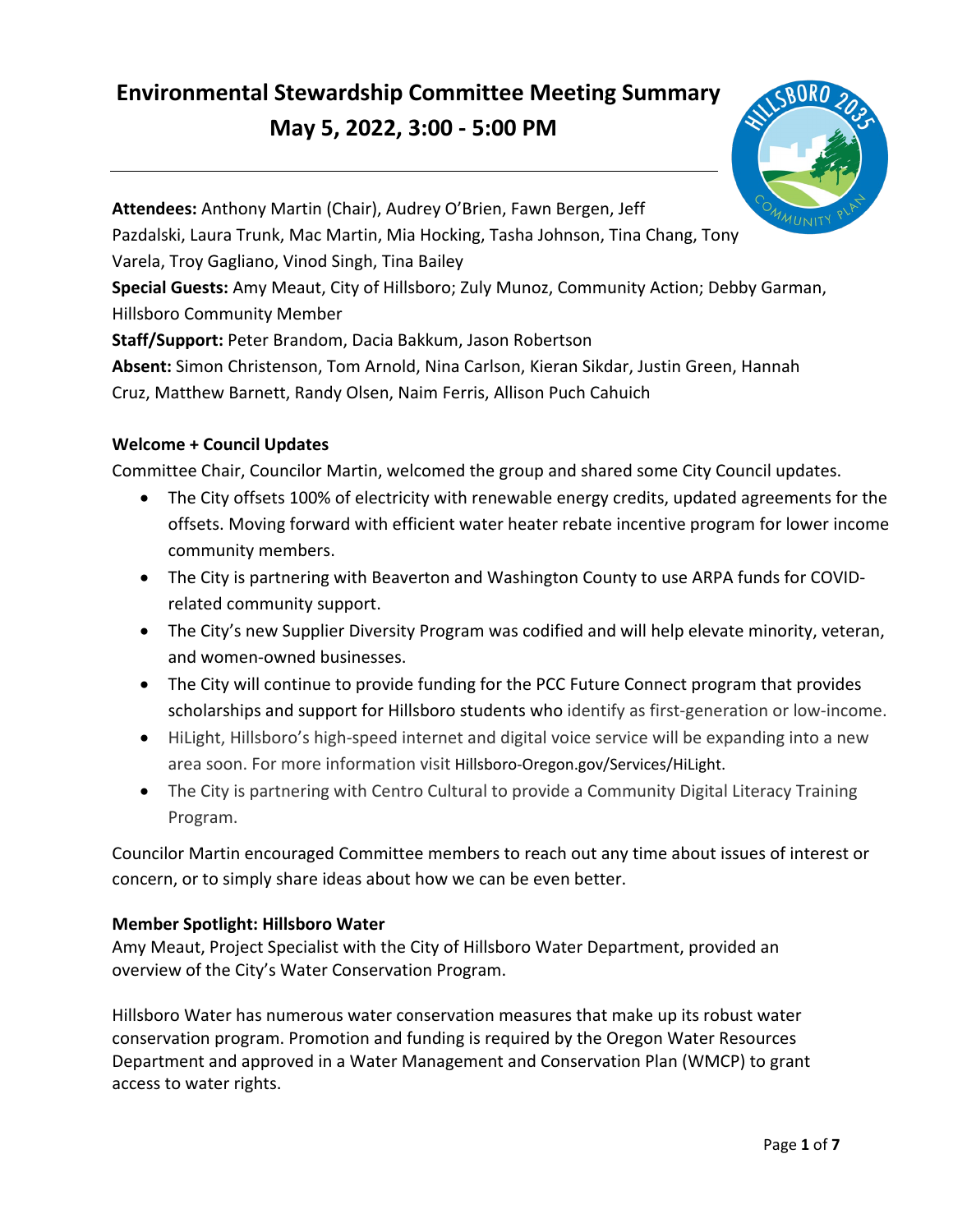Residential Rebate Program

- 1. High-Efficiency Toilet (HET) Rebate up to **\$75** per toilet, with a limit of two toilets per household.
- 2. Washing Machine Rebates **\$50** for Energy Star certified washing machines.
- 3. Weather-Based Irrigation Controller Rebate up to **\$200** for WaterSense certified irrigation controllers.
- 4. Smart Water Meter Rebate Up to **\$150** for a qualifying smart water meter.

| Device                                                              | # of Rebates Given<br><b>Since 2012</b> | <b>Estimated Water</b><br>Savings (Gallons) | <b>Notes</b>                                                                                    |
|---------------------------------------------------------------------|-----------------------------------------|---------------------------------------------|-------------------------------------------------------------------------------------------------|
| <b>High Efficiency</b><br><b>Toilets</b>                            | 3,942                                   | 15,827,130                                  | Gallons saved based<br>on replacing 3.5gpf<br>toilet. Based on<br>average 5 flushes per<br>day. |
| <b>EnergyStar Washing</b><br><b>Machines</b>                        | 1,304                                   | 5,221,600                                   | Gallons saved based<br>on 10-gallon savings,<br>400 loads per year.                             |
| Weather-Based<br><b>Irrigation Controllers</b><br>(started in 2014) | 272                                     | 2,067,200                                   | EPA states standard<br>estimate of savings is<br>7,600 gallons per<br>year per controller.      |

# Smart Water Meter Rebate – NEW!

 installing a new smart water meter monitoring device. As of April 1, 2022, residential customers can apply and receive up to \$150 for purchasing and

## Customer Benefits of Smart Water Meters

- Track home water use 24/7 on a smartphone app.
- Detect small leaks.
- Gain real-time information on consumption.
- Set water usage goals and budgets for households.
- Receive push notifications suspicious water activities.
- Determine which appliances are using water.

#### Industrial, Commercial, Institutional (ICI) Program

Developed to help non-residential customers improve water efficiency through larger scale water use audits and cost-share funding for water saving measures.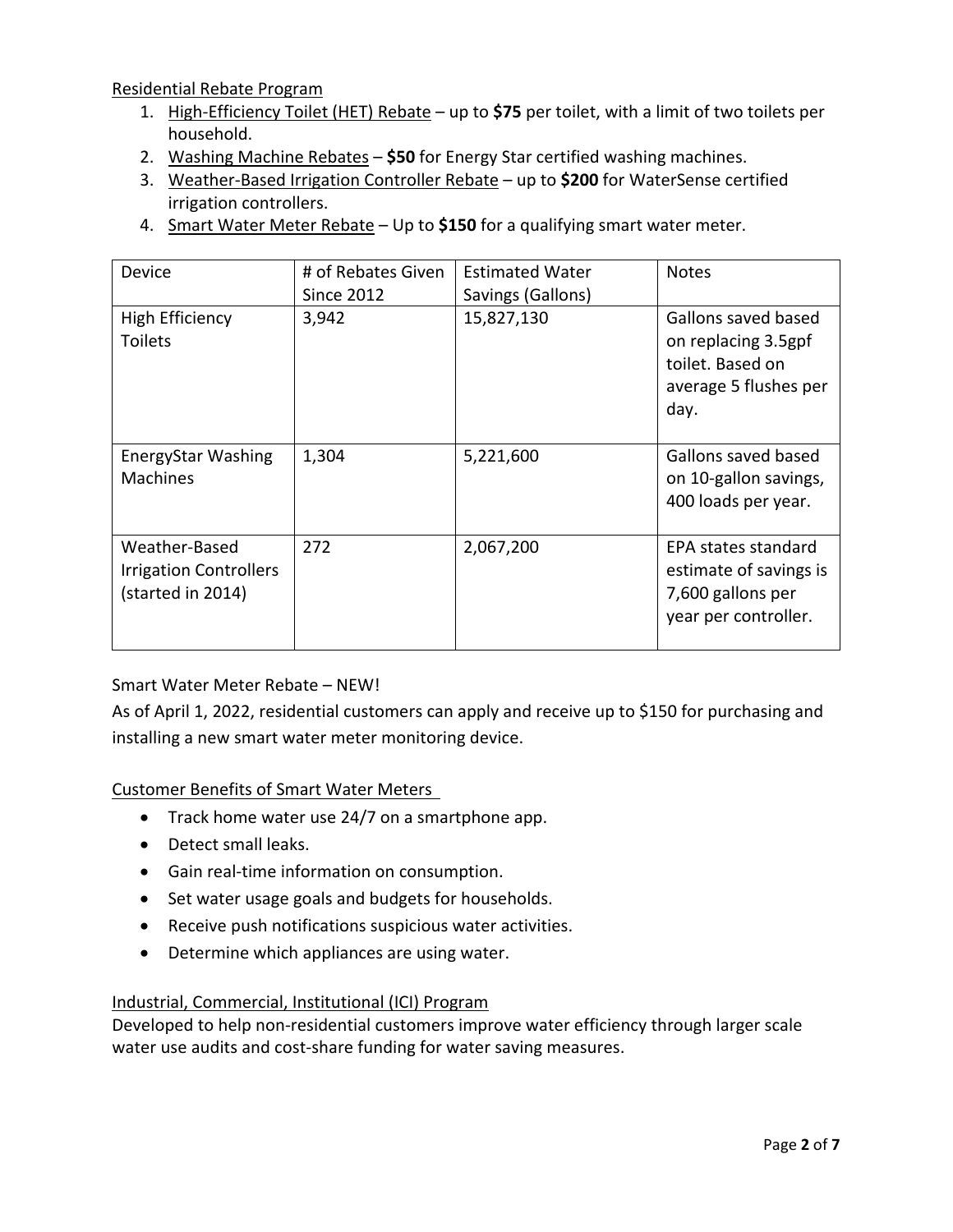#### 2021-2022 Projects

 Three irrigation customers will receive a free Irrigation Audit provided by a local landscape business. This is to help offset increasing irrigation rates in 2022.

- Additional cost-share funding will be available to implement water saving measures.
- Turfgrass removal, toilet replacements, irrigation audits, mulch, and water efficient plants.

#### Educational Outreach

EarthCapades – Live, interactive, and personalized online environmental theater experience.

- 22 shows performed at 12 schools including 3 Title 1 schools
- Estimated reach of 4,500 students

Will Hornyak – A local storyteller

- Provides a live assembly program titled "Living Streams: A Story for Healthy Watershed"
- Hillsboro School District elementary students
- Performed at two schools to date, additional scheduled

Children's Clean Water Festival

- Virtual for 2022, planning an in-person festival for 2023
- Increased languages to include Spanish, Vietnamese, Russian, and Chinese
- Creating new content for page
- Teachers will receive link April 25
- Each water provider will receive a link for a marketing tool kit to promote the website

Annual Calendar Contest

- • Each year the Water Department partners with local elementary schools to illustrate a water theme calendar; this year will be the 17<sup>th</sup> year
- 2023 theme is "Go with the Flow"
- Calendars will be distributed in December 2022 to all participating schools

#### Home Water Audits

| <b>Indoor</b>                                                                           | Outdoor                                                            |
|-----------------------------------------------------------------------------------------|--------------------------------------------------------------------|
| Assess the type of plumbing fixture and<br>appliances that are installed                | Teach customers how to use their water<br>meter to check for leaks |
| Supply free high-efficiency showerheads and<br>faucet aerators via the mail or delivery | Review home irrigation schedule                                    |
| Review and explain customer's Utility Bill                                              | Address broken sprinkler heads and prevent<br>excessive runoff     |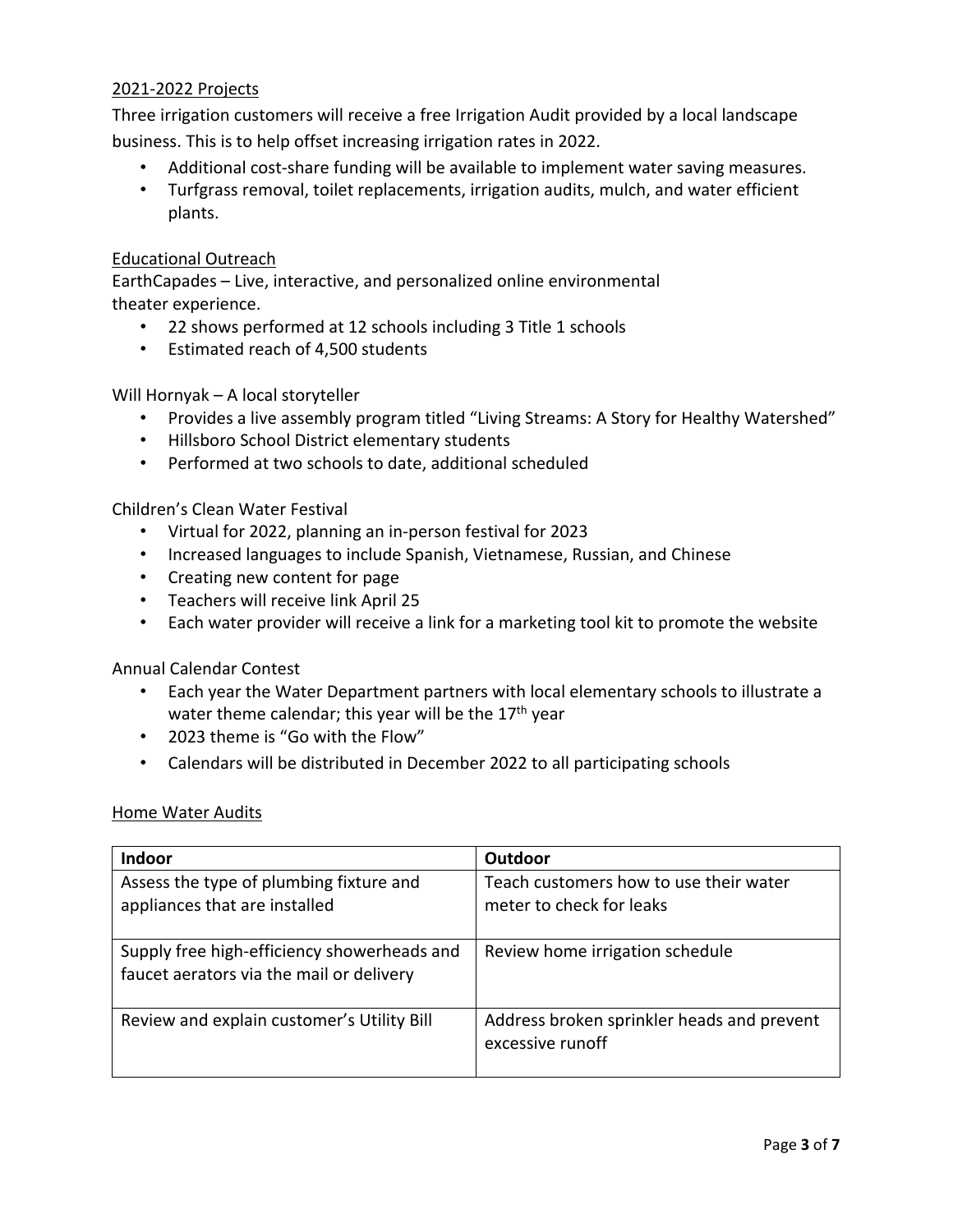## **Member Spotlight: Community Action**

 Zuly Muñoz, Energy Conservation Specialist with Community Action, shared information about the Low-Income Weatherization Program (WAP) and energy conservation services provided by Community Action.

program and are starting to investigate hot weather weatherization options as well.<br>Eligibility Requirements The WAP provides weatherization and energy conservation services at no cost to households at or below 200% of federal poverty income level. Federal, State and Public Purpose funds provide funding for the program. They serve about 200 homes per year through the cold weather

- Washington County resident.
- Meet income guidelines; 200% Federal Poverty Level.
- Own or rent the home. If rental, landlord authorization is required.
- Live in a house, mobile home, condo, duplex, triplex, and fourplex.

#### Weatherization Measures Provide

- Insulation Exhaust Fans
- Duct sealing **•** Windows
- 
- 
- 
- 
- EPDM Roof Water Heaters
- Pressure Balancing  **Pressure Balancing Replacement Doors** Windows
- Air Sealing  **CO & Smoke Alarms**
- 
- Heating Systems

#### Process

- • Intake Applications are qualified based on income, ownership, and previous weatherization services.
- Wait List Households with elderly persons, persons with disabilities and children eighteen years of age and under, veterans, high energy burden, and high residential energy usage receive priority.
- Education/Audit Robust education is provided on energy saving and health & safety topics. Diagnostic testing is performed to identify weatherization needs.
- Installation Licensed contractors install weatherization measures.
- Inspection Ensure that installations meet State specifications and regulations.

#### Partnerships

- Utility Assistance: Emergency funds for non-functioning heating or cooling systems
- City of Beaverton: Small and large critical repairs for City of Beaverton residents
- Energy Trust of Oregon: Energy conservation incentives
- City of Hillsboro: Energy efficient water heater incentives for City residents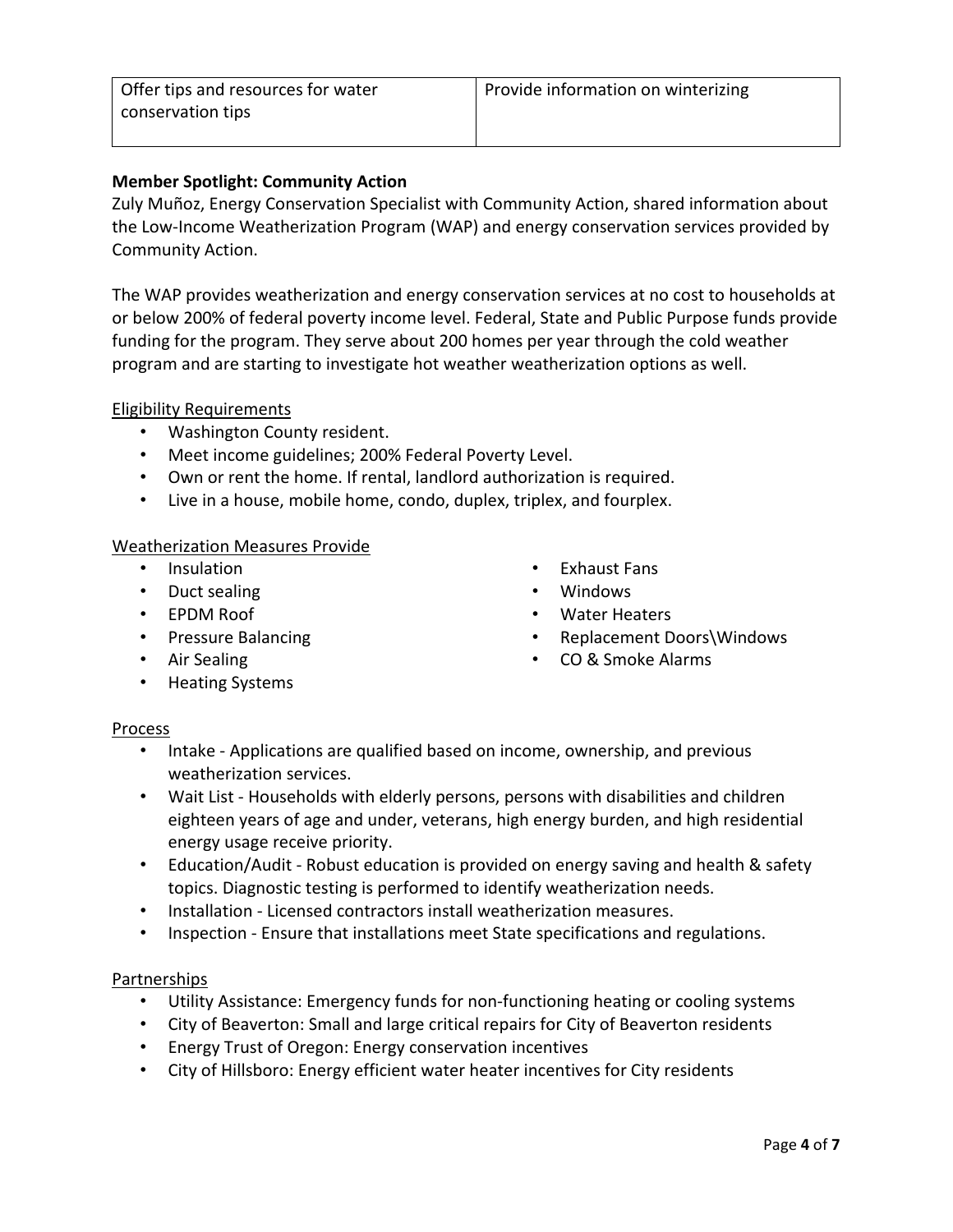# Hillsboro Energy Efficiency Grant Program – Heat Pump Water Heater Incentive

Process:

- Energy Auditor identifies home as a good candidate
- Client contacts *Community Energy Project* to obtain a Home Energy Score
- New energy efficient heat pump water heater is installed and inspected
- Community Action requests \$1,000 incentive from the City of Hillsboro
- Client sees a reduction in water heating costs!

## Contact Information

- 503-906-6550
- [weatherization@caowash.org](mailto:weatherization@caowash.org)

## **Programming + Reporting**

#### Meeting Logistics

Peter shared results from the survey about meeting in person or via Zoom. Overall, there was a mixed response from the group. We will wait and decide when we get closer to the fall meeting and continue online only for now. There is some interest in doing a different kind of hybrid – meet in-person when there is an outside or low-risk field trip; or remain online only when covering business-only.

Tina Chang offered a Genentech tour. Vinod is open to Far West Recycling tour, depending on situation with COVID.

#### 2019/2020 Annual Report Concept

Jason proposed a combined annual report concept that would ensure a recorded/posted accounting of 2019 and 2020 progress featuring implementation partner achievement. He said it was important to note those efforts, with reporting on a revised set of indicators moving forward. Dacia showed how we could present those highlights in a concise report while also portraying indicator trends. Peter said we plan to adopt and begin on the new Committeeadopted indicator set later this summer. The Committee agreed to move forward.

 meeting summaries, and we will incorporate future changes into all new reports. Vinod: is there some record of indicator changes and why? Yes, it is included in all prior HSTF

#### 2021 Partner Survey Update

Jason shared some highlights from the annual partner survey. He included features from all Vision focus areas to ensure the Committee had insights into the activities taking place across the broader Hillsboro 2035 spectrum. Preliminary (surveys still coming in) highlights include: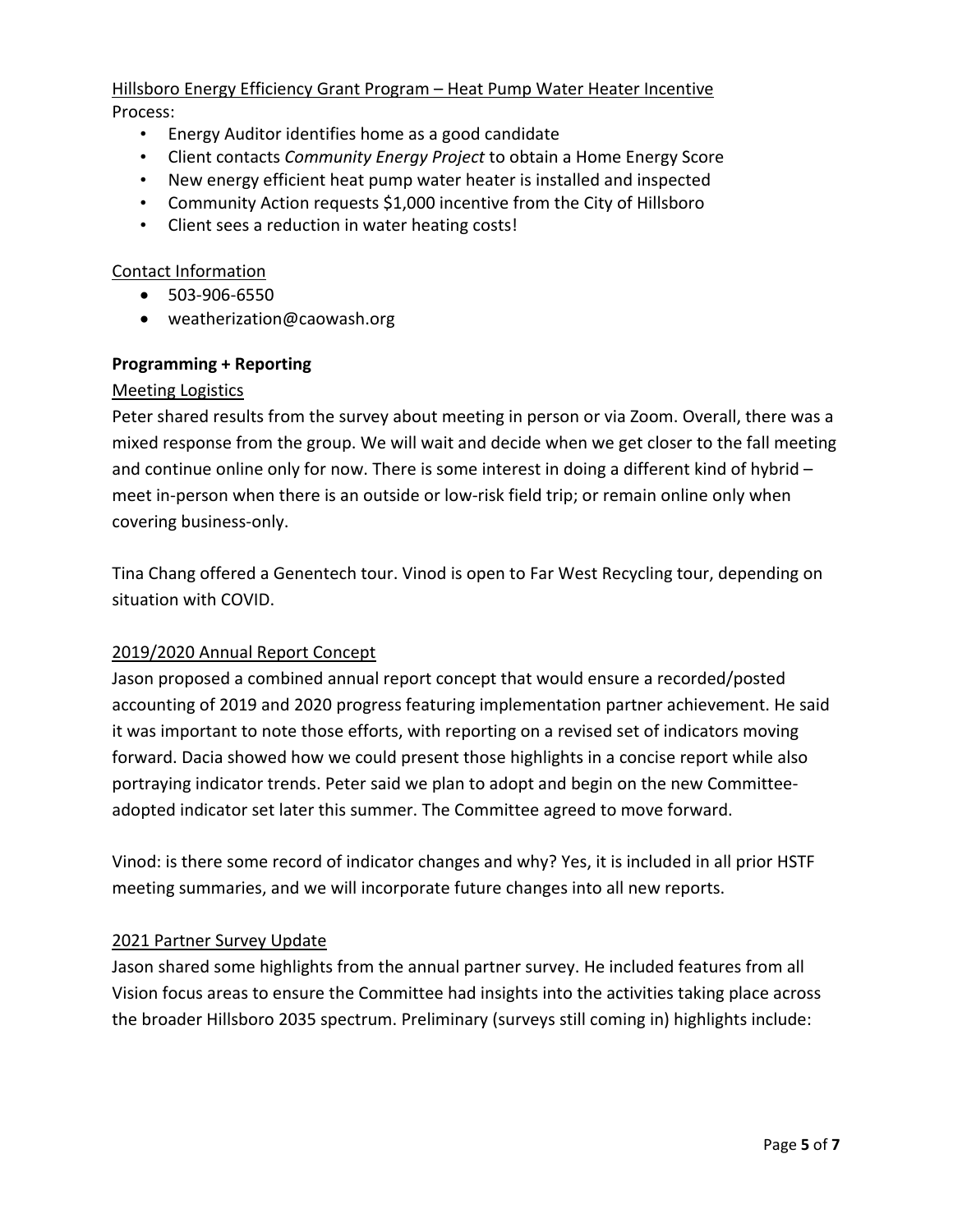### **Economy and Infrastructure**

- New City-HSD Hillsboro Works Program creates internships for students at Hillsboro businesses
- Washington County Chamber launched the Veterans Business Council (VBC) to empower and connect veteran businesses and workforce
- $\cdot$  US Bank (2<sup>nd</sup> & Main downtown) to be redeveloped with 4 restaurant tenants, rooftop bar and outdoor plaza space

## **Education and Community Involvement**

- New City Diversity, Equity + Inclusion and Community Engagement Managers
- Community Foundation launching Young Professionals Council Fall 2022
- Civic Leadership Academy developed recommendations on how to promote volunteerism and enhance City's volunteer program

## **Environmental Stewardship**

- Community Action completed energy efficiency measures for 26 Hillsboro homes at a value of \$339,282
- 957 Hillsboro homes have received a Home Energy Score
- Hillsboro Public Works extended bike routes along Jackson School Rd, 18th Ave and Connell; added pedestrian signals at Rosedale Elementary (67th Ave) and Century Blvd

#### **Health Wellness and Safety**

- supporting families, caregivers, educators of young children **Kindergarten Readiness Partnership Innovation Grant provides \$500,000 for projects**
- Project Homeless Connect served over 400 individuals experiencing homelessness at the Hillsboro Day Center (30-60 individuals a day)
- for 150 families in a beautiful neighborhood close to amenities (near Hidden Creek Bienestar broke ground @ Nueva Esperanza which will provide affordable housing Community Center)

#### **Livability and Recreation**

- Murals in process for 10th Ave., Main Street, and M&M Marketplace (Cultural Arts District); Bridge of Land and Sky coming later 2022
- Public Works installed info kiosks in downtown, Orenco, and Tanasbourne; added City logo on street signs at gateway intersections
- Multiple segments of Crescent Park Greenway Trail have been purchased and constructed